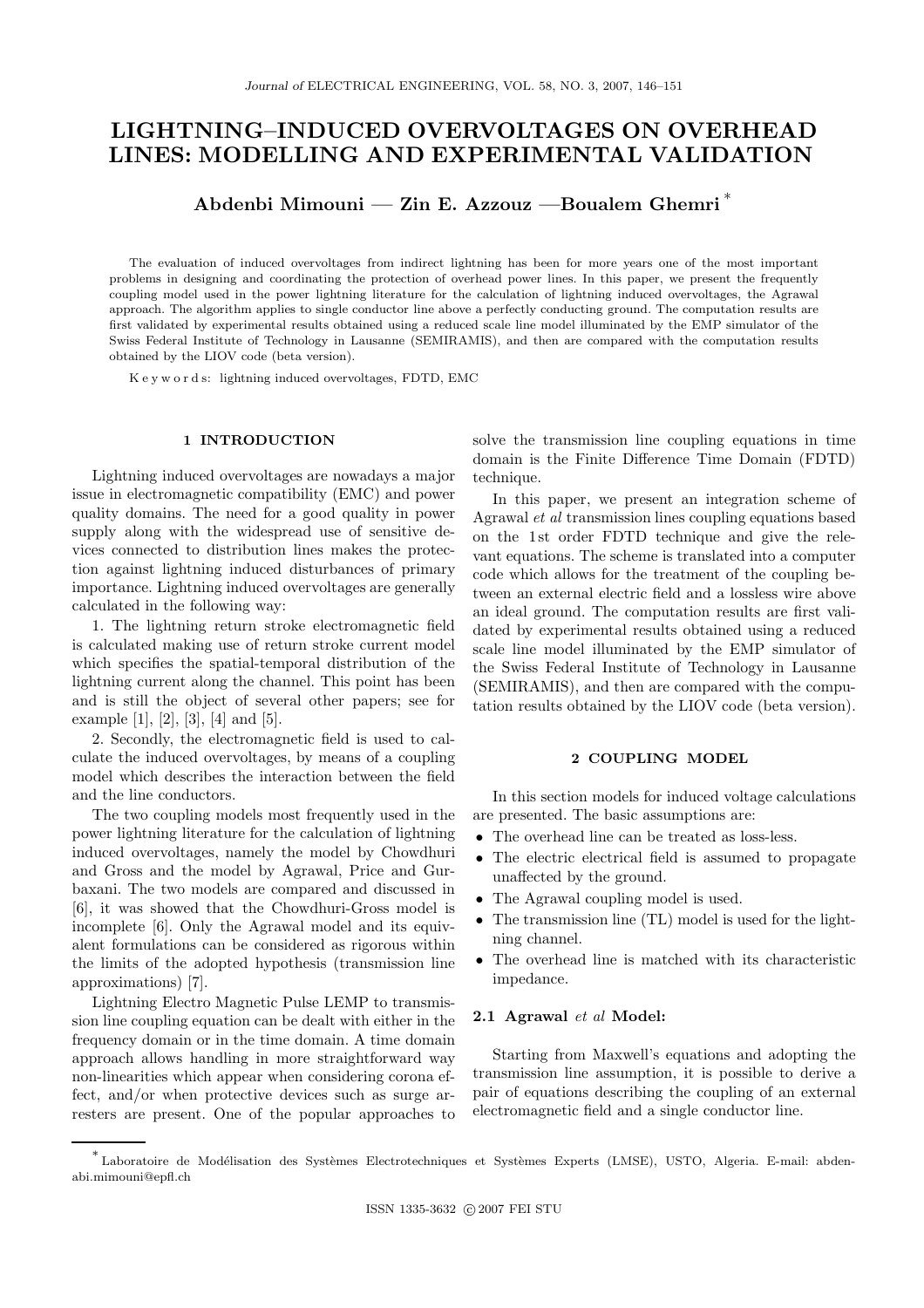

Fig. 1. Geometry for the calculation of overvoltages induced on an overhead power line by an indirect lightning return stroke.

These equations can be written in different equivalent formulations. The formulation we adopt in this paper is the one proposed by Agrawal et al. which, for the case of a lossless line, is given by (see Fig. 1 for the geometrical parameters):

$$
\frac{\partial v^s(x,t)}{\partial x} + L \frac{\partial i(x,t)}{\partial t} = E_x^e(x,h,t), \qquad (1)
$$

$$
\frac{\partial i(x,t)}{\partial x} + C \frac{\partial v^s(x,t)}{\partial t} = j(x,t),\tag{2}
$$

where  $L'$  and  $C'$  are respectively the inductance and the capacitance per unit length of the line,  $E_x^e(x, h, t)$  is the horizontal component of the incident electric field along the x axis at the conductor height  $h$ ;  $v<sup>s</sup>(x,t)$  is the scattered voltage,  $i(x, t)$  is the induced current, and  $j(x, t)$  is the equivalent current source pertinent to incident voltage  $v^i(x,t)$  caused by the vertical component of exciting (or inducing) electric field  $E^e_z(x,z,t)$ 

$$
v^{i}(x,t) = -\int_{0}^{h} E_{z}^{e}(x,y,t) \mathrm{d}z, \, . \tag{3}
$$

This can be under certain circumstances considered as unvarying in the height range  $0 < z < h$ .

The equivalent coupling circuit according to the Agrawal model is shown in Fig. 2.



Fig. 2. Differential equivalent coupling circuit according to Agrawal et al for a lossless single wire overhead line.

#### 2.2 FDTD METHOD

First, we proceed to make a schematic representation of the spatial discretization of the line (Fig. 3).



Fig. 3. Schematic representation of the spatial discretization along the line.

The current and the exciting horizontal electric field are calculated at the same points. The voltages are calculated at the medium points between two points of current. Therefore the current and the voltage are shifted by a half spatial step.

For the temporal discretization, the current is bring forward of half temporal step with regard to the voltage, see Fig. 4.



Fig. 4. Time and spatial discretization.

Stability condition:

Le temporal step and the spatial step must check the stability condition:  $\Delta t. V_p < \Delta x$ . Where  $v_p = \sqrt{\frac{1}{LC}}$ . If  $\Delta t V_p = \Delta x$ , The FDTD method give the best solution.

Equations:

The scattered voltage, calculated at the voltage nodes and at the instant  $n\Delta t$ :

$$
U_k^n = v^s((k-1)\Delta x, n\Delta t), \ 1 \le k \le K_{\max} + 1.
$$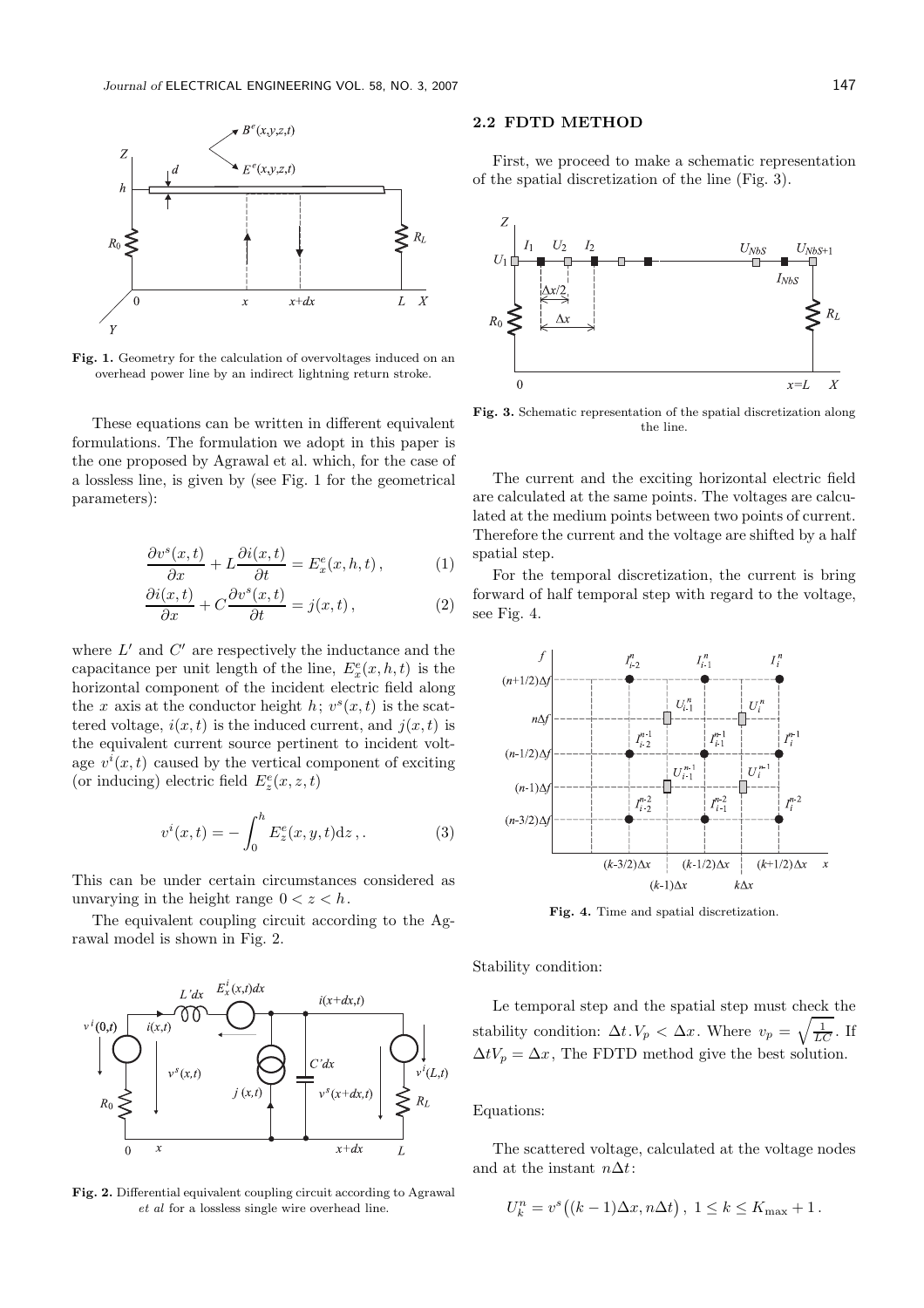The current, calculated at the current nodes ant at the instant  $(n + 0.5\Delta t)$ :

$$
I_k^n = I((k - 0.5)\Delta x, (n + 0.5)\Delta t), \ 0 \le k \le K_{\text{max}}.
$$

The horizontal electric field, calculated at the current nodes and at the instant  $n\Delta t$ :

$$
E_k^n = E_x((k-0.5)\Delta x, m\Delta t), \ 1 \le k \le K_{\text{max}}.
$$

The current sources, calculated at the voltage nodes and at the instant  $(n-0.5\Delta t)$ , are null at all nodes of voltage, except at the two extremities of the line.

$$
j_k^n = j((k-1)\Delta x, (n-0.5)\Delta t), \ 1 \le k \le K_{\text{max}} + 1.
$$

The two vertical electric fields, calculated at the two extremities of the line:

$$
E_{z1}^{n} = E_{z}(0, (n-0.5)\Delta t)E_{z2}^{n} = E_{z}(N_{\text{max}}\Delta x, (n-0.5)\Delta t).
$$

First coupling equation:

$$
\frac{\partial v^s(x,t)}{\partial x} + L \frac{\partial i(x,t)}{\partial t} = E_x^e(x,h,t).
$$

At the point  $((k-0.5)\Delta x, n\Delta t)$ :

$$
\frac{\partial v^s(x,t)}{\partial x} = \frac{U_{k+1}^n - U_k^n}{\Delta x},
$$

$$
\frac{\partial i(x,t)}{\partial t} = \frac{I_k^n - I_k^{n-1}}{\Delta t},
$$

$$
E_x^e(x, h, t) = E_k^n.
$$

We obtained:

$$
I_k^n = \frac{\Delta t}{L} \Big( E_k^n - \frac{U_{k-1}^n - U_k^n}{\Delta x} + \frac{L}{\Delta t} I_k^{n-1} \Big),
$$
  
 
$$
1 \le k \le K_{\text{max}}.
$$
 (4)

Second coupling equation:

$$
\frac{\partial i(x,t)}{\partial x} + C \frac{\partial v^s(x,t)}{\partial t} = j(x,t),
$$

At the point  $((k-1)\Delta x, (n-0.5)\Delta t)$ :

$$
\frac{\partial i(x,t)}{\partial x} = \frac{I_k^{n-1} - I_{k-1}^{n-1}}{\Delta x}
$$

$$
\frac{\partial v^s(x,t)}{\partial t} = \frac{U_k^n - U_k^{n-1}}{\Delta t},
$$

$$
j(x,t) = j_k^n.
$$

We obtained for  $2 \leq k \leq K_{\text{max}}$ :

$$
U_k^n = \frac{\Delta t}{C} \left( -\frac{I_k^{n-1} - I_{k-1}^{n-1}}{\delta x} + \frac{C}{\Delta t} U_k^{n-1} \right). \tag{5}
$$

,

For  $k = 1$  and  $k = k_{\text{max}}$ , we introduce the boundary conditions. For resistive terminations :

$$
U_0^n = -R_0 I_0^n + \int_0^h E_{z1}^n dz,
$$
  

$$
U_{k\max}^n = -R_L I_{k\max}^n + \int_0^h E_{z2}^n dz.
$$

We introduce two fictive current nodes: at 0 and  $k_{\text{max}}+1$ , we transform the two-poles: voltage source  $hE_{z1}$  and  $hE_{z2}$  created by the vertical electric field and  $R_0$  and  $R_L$ to equivalent two-poles containing the current sources, and further replace  $C$  by  $C/2$  (Capacitance in the half per unit length of the line).

$$
j(0, (n - 0.5)\Delta t) = j_1^n = \frac{hE_{z1}^n}{R_0},
$$
  

$$
j(L, (n - 0.5)\Delta t) = j_{k\max + 1}^n = \frac{hE_{z2}^n}{R_L}.
$$

Finally we obtain

$$
U_1^n = \left(\frac{C}{2\Delta t} + \frac{1}{2R_0 \delta x}\right)^{-1} \left(\frac{hE_{z1}^n}{R_0 \Delta x} - \frac{I_1^{n-1}}{\Delta x} + \left(\frac{C}{2\Delta t} - \frac{1}{2R_0 \Delta x}\right) U_1^{n-1}\right), \quad (6)
$$

$$
U_{k\max+1}^{n} = \left(\frac{C}{2\Delta t} + \frac{1}{2R_L\Delta x}\right)^{-1} \left(\frac{hE_{z2}^{n}}{R_L\Delta x} + \frac{I_{k\max}^{n-1}}{\Delta x} + \frac{I_{k\max}^{n}}{\Delta x}\right)
$$

$$
\left(\frac{C}{2\Delta t} - \frac{1}{2R_L\Delta x}\right) U_{k\max+1}^{n-1} \right). \quad (7)
$$

#### 3 SIMULATION RESULTS

#### 3.1 Experimental validation

Our computation results of the Agrawal coupling model in the case of a lossless overhead line above an ideal ground are validated by experimentally test using reduced scale line model illuminated by the EMP simulator of the Swiss Federal Institute of Technology in Lausanne (SEMIRAMIS, for a detailed description of the simulator, see [8]).

The simulator is a bounded wave vertically-polarized type, with a working volume of  $3 \times 1 \times 1$  m (see Fig. 5).

To test a coupling model it is necessary to Know the incident electromagnetic field and the voltage or current induced by such field on a given line.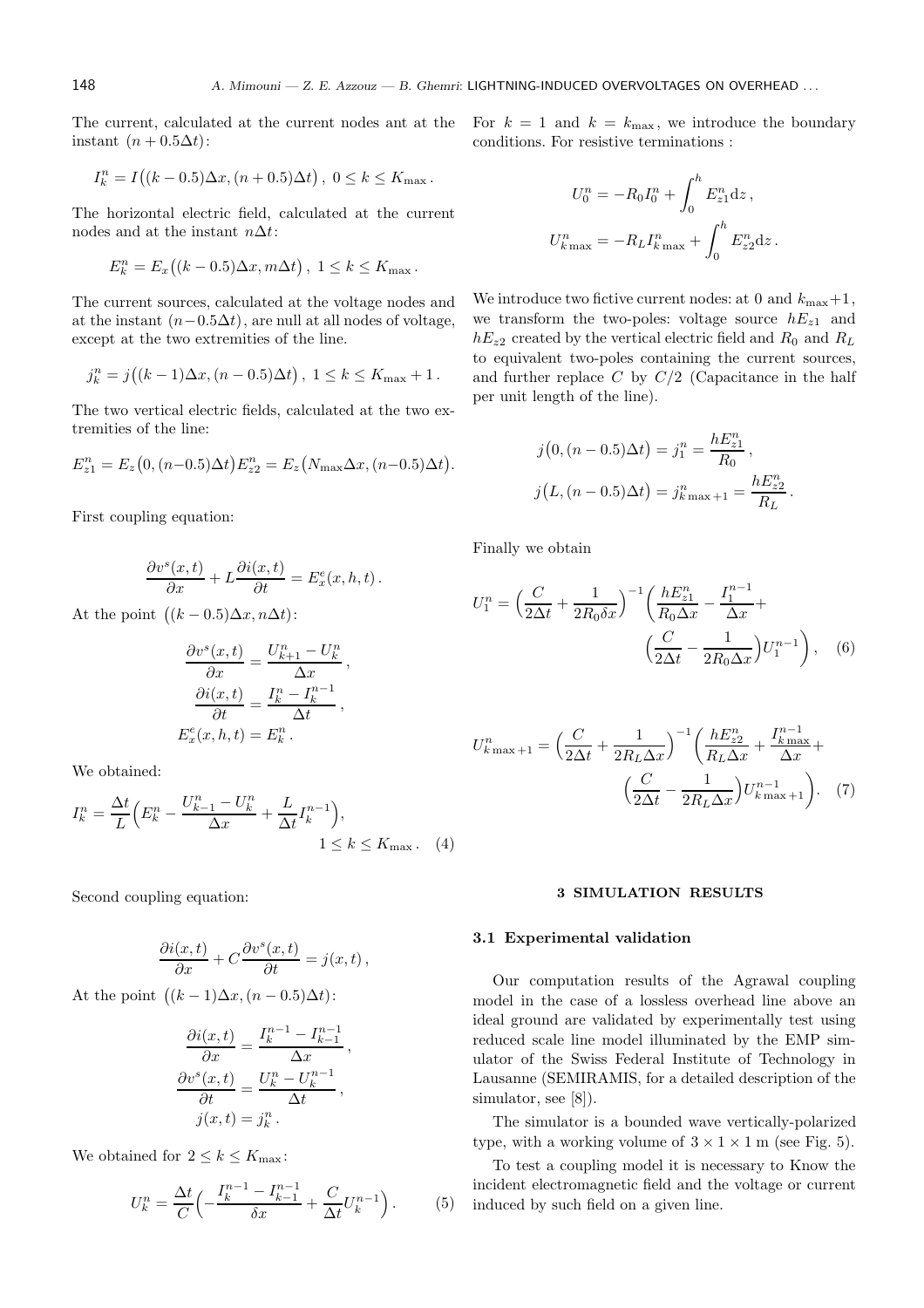

Fig. 5. SEMIRAMIS EMP simulator.

A measurement record of the wave form of the electric vertical field inside the working volume, performed in absence of the line, is presented in Fig. 6.



Fig. 6. Vertical electric field inside its working volume in absence of the line.



Fig. 7. Induced current on the overhead line: ⊸– Computational result of the current predicted by the Agrawal model. — Experimental test using a short line illuminated by a EMP simulator, adopted from [9].

Line parameters: Height  $h = 20$  cm. Length  $l = 2$  m. Diameter:  $d = 1.4$  mm.  $R_0 = 680 \Omega$ ,  $R_L = 680 \Omega$ .

Simulation parameters:  $\Delta t = 1$  ns,  $\Delta x = 0.4$  cm,  $t_{\text{max}} =$  $0.2 \,\mu s$ . Inductance and the capacitance per unit length of the line;  $L = (\mu_0/(2 * \pi)) * ln(4 * h/d); C = \mu_0 * \varepsilon_0/L$ .

Figure 7 shows a comparison between the measured waveform of the induced current and the predicted one. It can be seen that our simulation allows us to obtain a good approximation of the original (experimental) waveform.

## 3.2 COMPARISON WITH THE COMPUTA-TION RESULTS OBTAINED BY LIOV

The LIOV (Lightning-Induced OverVoltage) code is a computer program developed in the framework of an international collaboration involving the Universities of Bologna (Department of Electrical Engineering), the Swiss Federal Institute of Technology (Power Systems Laboratory), and the University of Rome "La Sapienza" (Department of Electrical Engineering). It is based on the Agrawal formulation of the field-to-transmission line coupling equations, suitably adapted for the calculation of induced overvoltages when lightning strikes near a horizontal overhead transmission line. The LIOV code allows for the calculation of lightning-induced voltages along an overhead line as a function of lightning current wave shape (amplitude, front steepness, duration), returnstroke velocity, line geometry (height, length, number and position of conductors), stroke location with respect to the line, and value of termination impedances. In this section we compared our results with the free beta version of LIOV code for a single wire line above a perfectly conducting ground Available on Internet site [10].

We consider a 1 km long, 7.5 m high, single wire overhead line, matched at both ends, to avoid reflections which would render less simple the discussion of the results. The striking point is equidistant from the line terminations at a distance  $y = 50$  m from the line centre. The lightning return stroke field is calculated using the transmission line (TL) model, since it is reported to give a reasonable agreement with measurements [11]; the relation between the initial field peak and the initial current peak is reasonably well predicted by the TL model, but after the first  $10-15 \mu s$  this model is not valid any more[11].

An analytical expression adopted to represent the channel-base current  $i(0, t)$ , whose specific waveshape and amplitude can be determined experimentally, is the one proposed by Heidler [12], and frequently referred to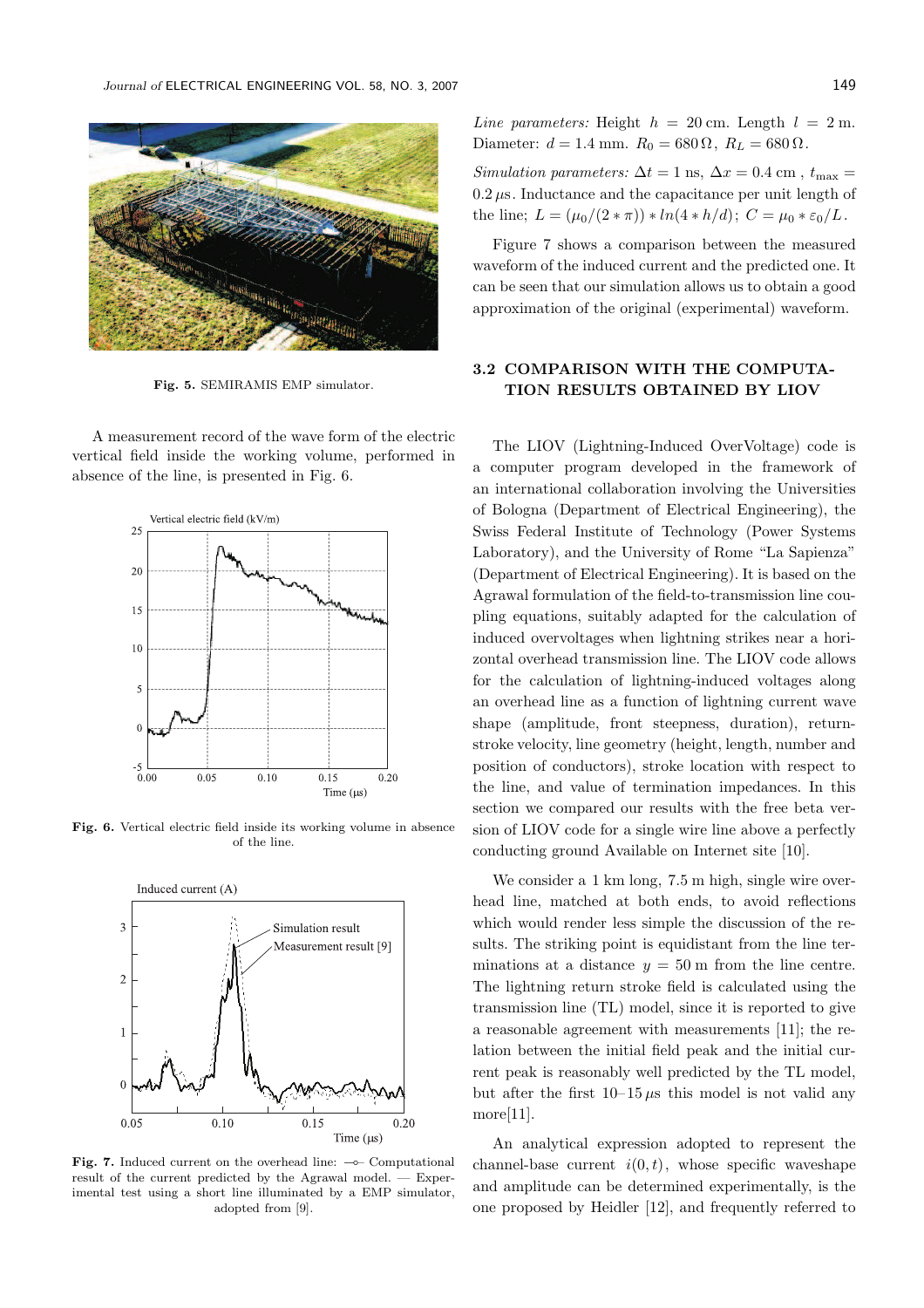as the "Heidler function"

$$
i(0,t) = i_1(t) + i_2(t), \qquad (8)
$$

$$
i_1(t) = \frac{I_1}{\eta_1} \frac{(t/\tau_{11})^{n_1}}{1 + (t/\tau_{11})^{n_1}} \exp(-t/\tau_{12}), \qquad (9)
$$

$$
i_2(t) = \frac{I_2}{\eta_2} \frac{(t/\tau_{21})^{n2}}{1 + (t/\tau_{21})^{n2}} \exp(-t/\tau_{22}),
$$
 (10)

$$
\eta_1 = \exp[-(\tau_{11}/\tau_{12})(n_1\tau_{12}/\tau_{11})^{1/n_1}], \qquad (11)
$$

$$
\eta_2 = \exp[-(\tau_{21}/\tau_{22})(n_2\tau_{22}/\tau_{21})^{1/n_2}].
$$
 (12)

Table 1. presents the parameters of the Heidler's functions corresponding to typical subsequent return strokes, according to the experimental data by Berger et al. [13].

| $I_1(KA)$ $\tau_{11}(\mu s)$ $\tau_12(\mu s)$ $n_1$ $I_2(KA)$ $\tau_{21}(\mu s)$ $\tau_{22}(\mu s)$ $n_2$ |  |                                               |  |  |
|-----------------------------------------------------------------------------------------------------------|--|-----------------------------------------------|--|--|
|                                                                                                           |  | $10.7$ $0.25$ $2.5$ $2$ $6.5$ $2.1$ $230$ $2$ |  |  |

Line parameters: Height:  $h = 7.5$  m. Length:  $l = 1000$  m. Diameter:  $d = 1 \times 10^{-2}$  m.  $R_0 = 500 \Omega$ ,  $R_L = 500 \Omega$ . Simulation parameters:

 $\Delta t = 3 \times 10^{-8}$  s,  $\Delta x = 10$  m,  $t_{\text{max}} = 6.75 \,\mu s$ .

Figure 8 shows a comparison between the waveform of the induced voltage at the extremity of the line from the LIOV code and our computational result of the induced voltage. It can be seen that the agreement is very good for the first few microseconds. However, certain discrepancy can be observed for a later time in response.



Fig. 8. Induced voltages on the overhead line.

#### 4 CONCLUSION

In this paper, we have presented the Agrawal model transmission line coupling equations based on the 1st order FDTD technique. The computation results are validated by experimental results obtained using a reduced scale line model illuminated by the EMP simulator of the Swiss Federal Institute of Technology in Lausanne

(SEMIRAMIS) and the computation results obtained by the LIOV code (beta version).

There is a good agreement in the first few microseconds. The disagreement is due to the simulation parameters employed to solving the two coupling equations (The choice of spatial ant temporal step, the line parameters). But, the comparison confirms the validity of the Agrawal model.

We have also shown that a coupling model can describe the electromagnetic field coupling to transmission lines in terms of different components of the electromagnetic field.

As perspective, we suggest the introduction of lossy ground effects, the effect of periodically grounded shielding wire and surge arresters on the lightning induced voltages.

#### Acknowledgment

The authors wish to thank the staff of the laboratory  $LRE - Swiss$  Federal Institute of Technology in Lausanne, in particular Dr Farhad Rachidi and Dr Pierre Zweiacker for their help, by giving them the values of the electric field and the results of the current of the experimental test SEMIRAMIS.

#### **REFERENCES**

- [1] YOSHIHIRO BABA—SATORU MIYAZAKI—MASARU I-SHII: Reproduction of Lightning Electomagnetic Field Waveforms by Engineering Model of Return Stroke, IEEE Trans. Electromagn. Compat 46 No. 1 (Feb 2004), 130133.
- [2] CHUNSHAN YANG—BIHUA ZHOU : Calculation Methods of Electromagnetic Fields very Close to Lightning, IEEE Trans. Electromagn. Compat 46 No. 1 (Feb 2004), 133141.
- [3] RAKOV, V. A.: Characterization of lightning Electromagnetic Fields and Their Modeling, Proc of the 14th Int. Zurich Symp. On EMC, pp. 3–16, Zurich, Switzerland, Feb 20-22, 2001.
- [4] MOINI, R.—KORDI, B.—RAFI, G. Z.—RAKOV, V. A. : A New Lightning Return Stroke Model Based on Antenna Theory, Journal of Geophysical Research 105 No. D24 (Dec 27, 2000), 29,693-29,702.
- [5] RAKOV, V. A.-UMAN, M. A.: Review and Evaluation of Lightning Return Stroke Models Including Some Aspects of Their Application, IEEE Trans. Electromagn. Compat 40 No. 4 (Nov 1998), 403426.
- [6] NUCCI, C. A.—RACHIDI, F.—IANOZ, M.—MAZZETTI, C. : Comparison of Two Coupling Models for Lightning Induced Overvoltage Calculations, IEEE Trans. On Power Delivery 10 No. 1 (Jan 1995), 330336.
- [7] NUCCI, C. A.—RACHIDI, F.: Lightning Induced Overvoltages, IEEE Transmission and Distribution Conference, Panel Session "Distribution Lightning Protection", New Orleans, April 14, 1999.
- [8] ARREGHINI, F.—IANOZ, M.—ZWEIACKER, P.—GIRI, D. V.-TEHORI, A.: SEMIRAMIS: an Asymmetrical Bounded Wave EMP Simulator with a Good Confinement Inside the Transmission Line, in Proc.  $10^{th}$  Int. Symp. Electromagn. Compat. Zurich, Switzerland, 1993, pp. 583–588.
- [9] PAOLONE, M.—NUCCI, C. A.—PETRACHE, E.—RACHIDI, F.: Mitigation of Lightning Induced Overvoltages in Medium Voltage Distribution Lines by Means of Periodical Grounding of Shielding Wires and of Surge Arresters: Modeling and Experimental Validation, IEEE Trans. On power delivery 19 No. 1 (Jan 2004), 423431.